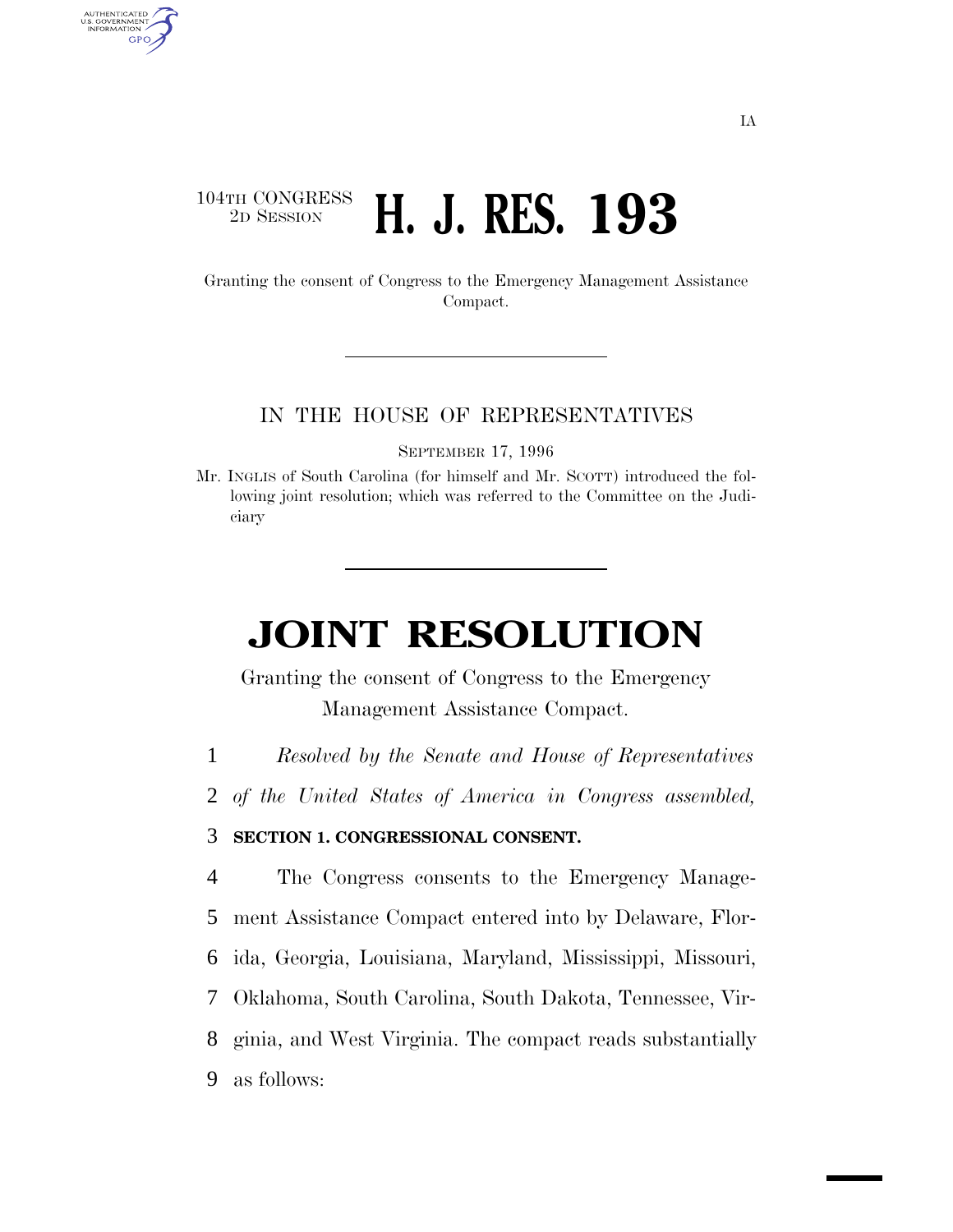| $\mathbf{1}$   | "Emergency Management Assistance                              |
|----------------|---------------------------------------------------------------|
| $\overline{2}$ | Compact                                                       |
| 3              | "ARTICLE I.                                                   |
| $\overline{4}$ | "PURPOSE AND AUTHORITIES.                                     |
| 5              | "This compact is made and entered into by and be-             |
| 6              | tween the participating member states which enact this        |
| 7              | compact, hereinafter called party states. For the purposes    |
| 8              | of this compact, the term 'states' is taken to mean the       |
| 9              | several states, the Commonwealth of Puerto Rico, the Dis-     |
| 10             | trict of Columbia, and all U.S. territorial possessions.      |
| 11             | "The purpose of this compact is to provide for mutual"        |
| 12             | assistance between the states entering into this compact      |
| 13             | in managing any emergency disaster that is duly declared      |
| 14             | by the Governor of the affected state, whether arising from   |
|                | 15 natural disaster, technological hazard, man-made disaster, |
|                | 16 civil emergency aspects of resources shortages, community  |

disorders, insurgency, or enemy attack.

 ''This compact shall also provide for mutual coopera- tion in emergency-related exercises, testing, or other train- ing activities using equipment and personnel simulating performance of any aspect of the giving and receiving of aid by party states or subdivisions of party states during emergencies, such actions occurring outside actual de- clared emergency periods. Mutual assistance in this com-pact may include the use of the states' National Guard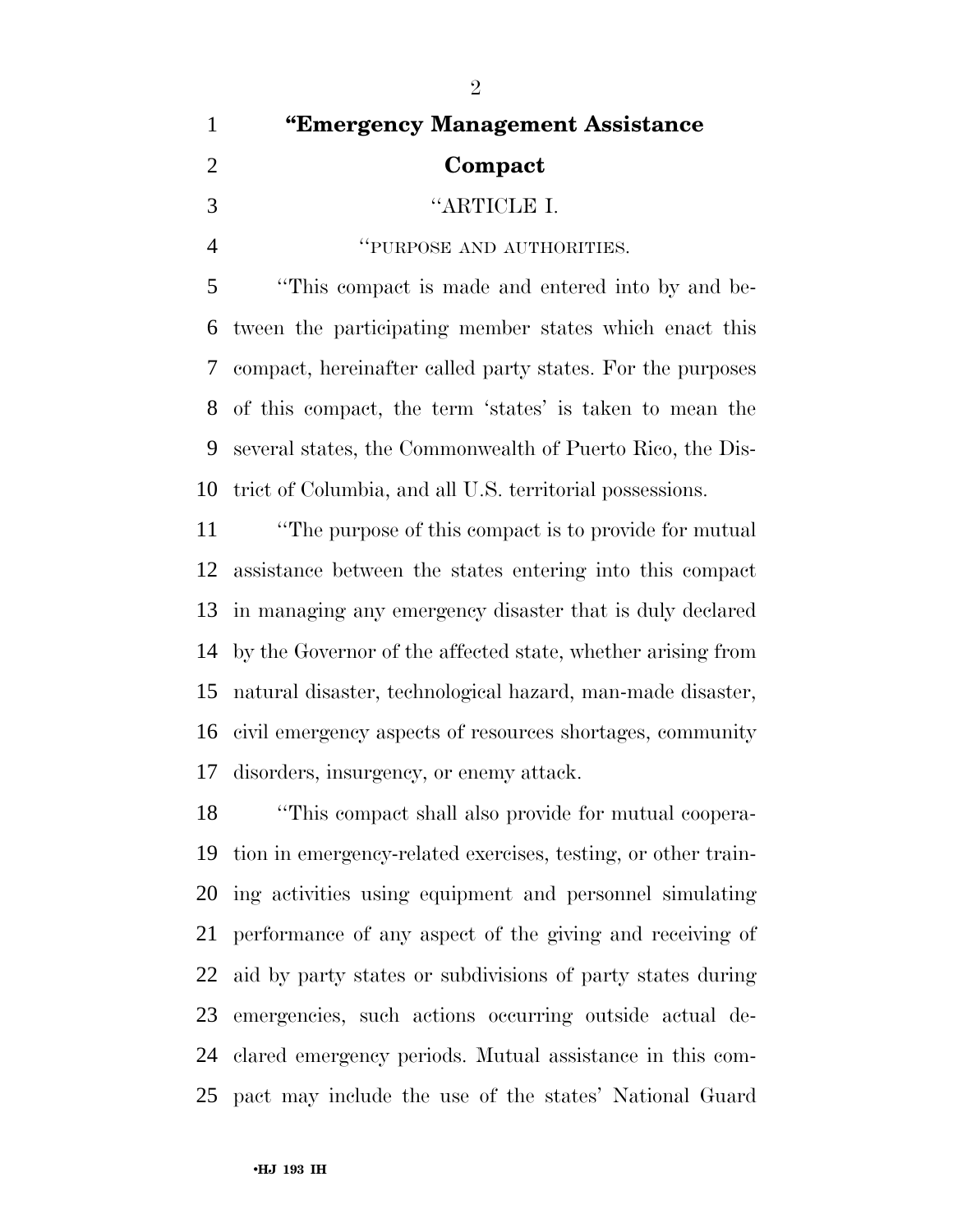forces, either in accordance with the National Guard Mu- tual Assistance Compact or by mutual agreement between states.

# ''ARTICLE II.

# **''GENERAL IMPLEMENTATION.**

 ''Each party state entering into this compact recog- nizes that many emergencies transcend political jurisdic- tional boundaries and that intergovernmental coordination is essential in managing these and other emergencies under this compact. Each state further recognizes that there will be emergencies which require immediate access and present procedures to apply outside resources to make a prompt and effective response to such an emergency. This is because few, if any, individual states have all the resources they may need in all types of emergencies or the capability of delivering resources to areas where emer-gencies exist.

 ''The prompt, full, and effective utilization of re- sources of the participating states, including any resources on hand or available from the federal government or any other source, that are essential to the safety, care, and welfare of the people in the event of any emergency or disaster declared by a party state, shall be the underlying principle on which all articles of this compact shall be un-derstood.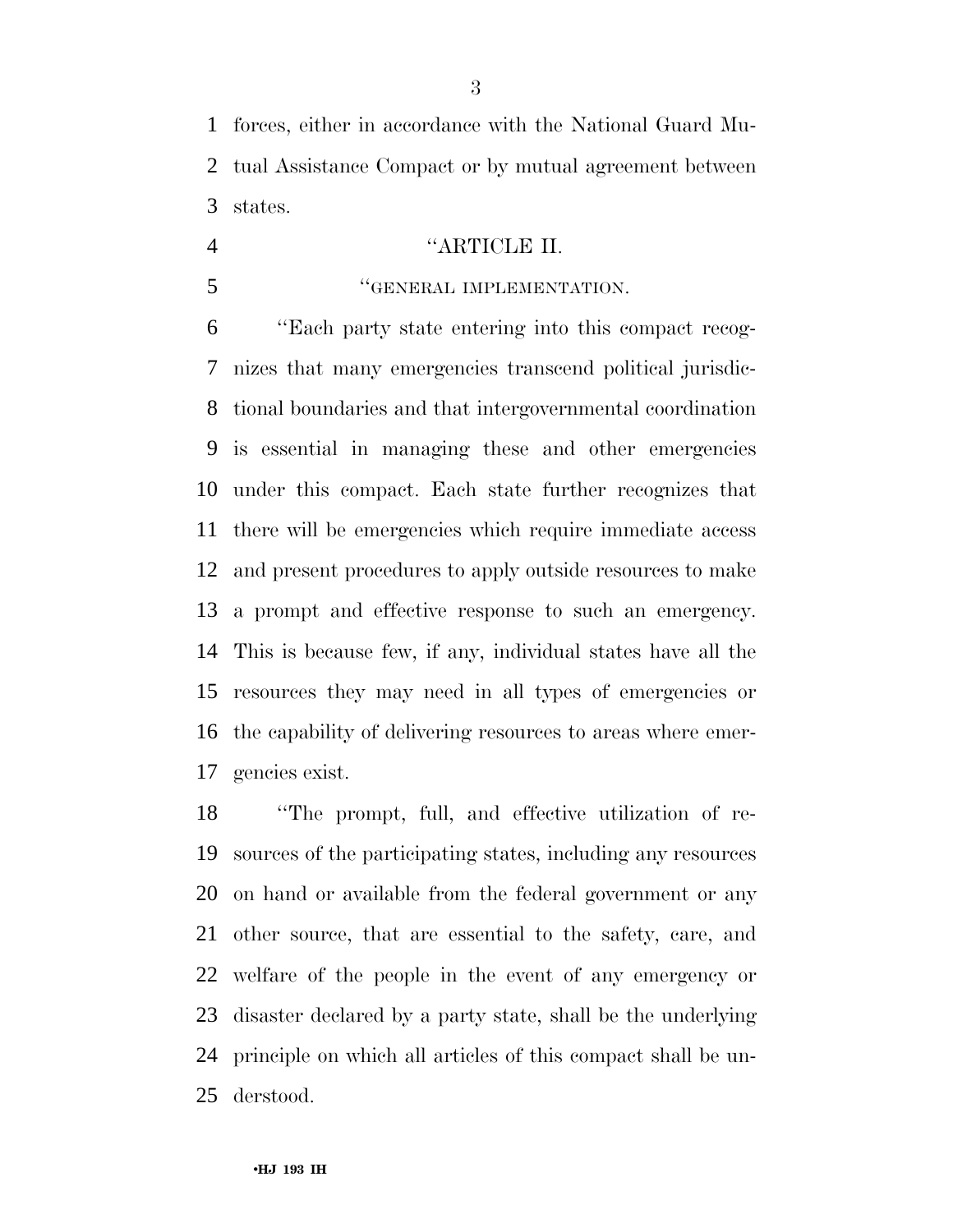''On behalf of the Governor of each state participat- ing in the compact, the legally designated state official who is assigned responsibility for emergency management will be responsible for formulation of the appropriate interstate mutual aid plans and procedures necessary to implement this compact.

#### 7 "ARTICLE III.

*"PARTY STATE RESPONSIBILITIES.* 

 ''A. It shall be the responsibility of each party state to formulate procedural plans and programs for interstate cooperation in the performance of the responsibilities list- ed in this article. In formulating such plans, and in carry-ing them out, the party states, insofar as practical, shall:

 ''1. Review individual state hazards analyses and, to the extent reasonably possible, determine all those potential emergencies the party states might 17 jointly suffer, whether due to natural disaster, tech- nological hazard, man-made disaster, emergency as- pects of resources shortages, civil disorders, insur-gency, or enemy attack;

21 "2. Review party states' individual emergency plans and develop a plan which will determine the mechanism for the interstate management and pro- vision of assistance concerning any potential emer-gency;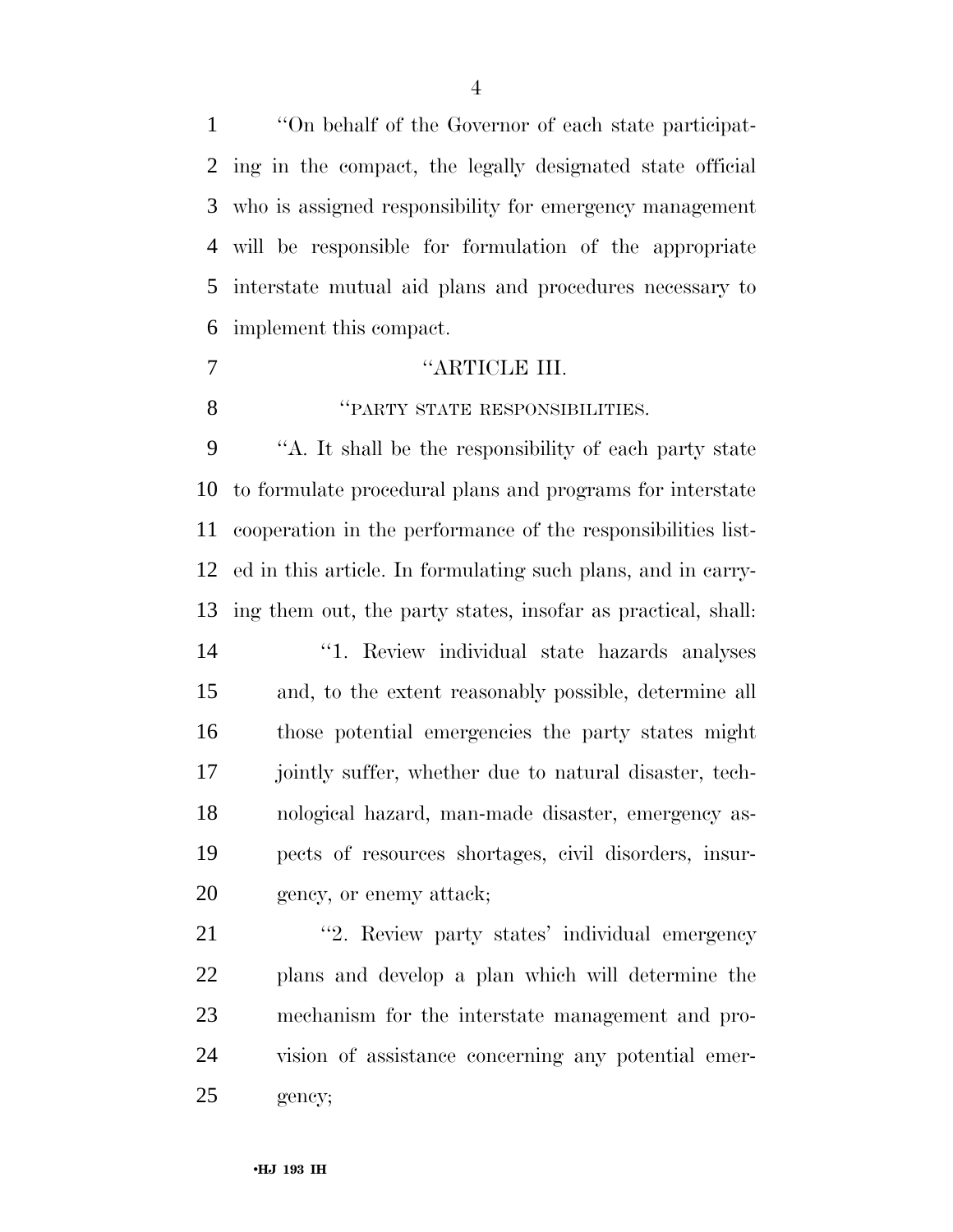''3. Develop interstate procedures to fill any identified gaps and to resolve any identified incon- sistencies or overlaps in existing or developed plans; ''4. Assist in warning communities adjacent to or crossing the state boundaries; ''5. Protect and assure uninterrupted delivery of services, medicines, water, food, energy and fuel, search and rescue, and critical lifeline equipment, services, and resources, both human and material; ''6. Inventory and set procedures for the inter-

 state loan and delivery of human and material re- sources, together with procedures for reimbursement or forgiveness; and

 ''7. Provide, to the extent authorized by law, for temporary suspension of any statutes or ordinances that restrict the implementation of the above respon-sibilities.

 ''B. The authorized representative of a party state may request assistance to another party state by contact- ing the authorized representative of that state. The provi- sions of this compact shall only apply to requests for as- sistance made by and to authorized representatives. Re- quests may be verbal or in writing. If verbal, the request shall be confirmed in writing within thirty days of the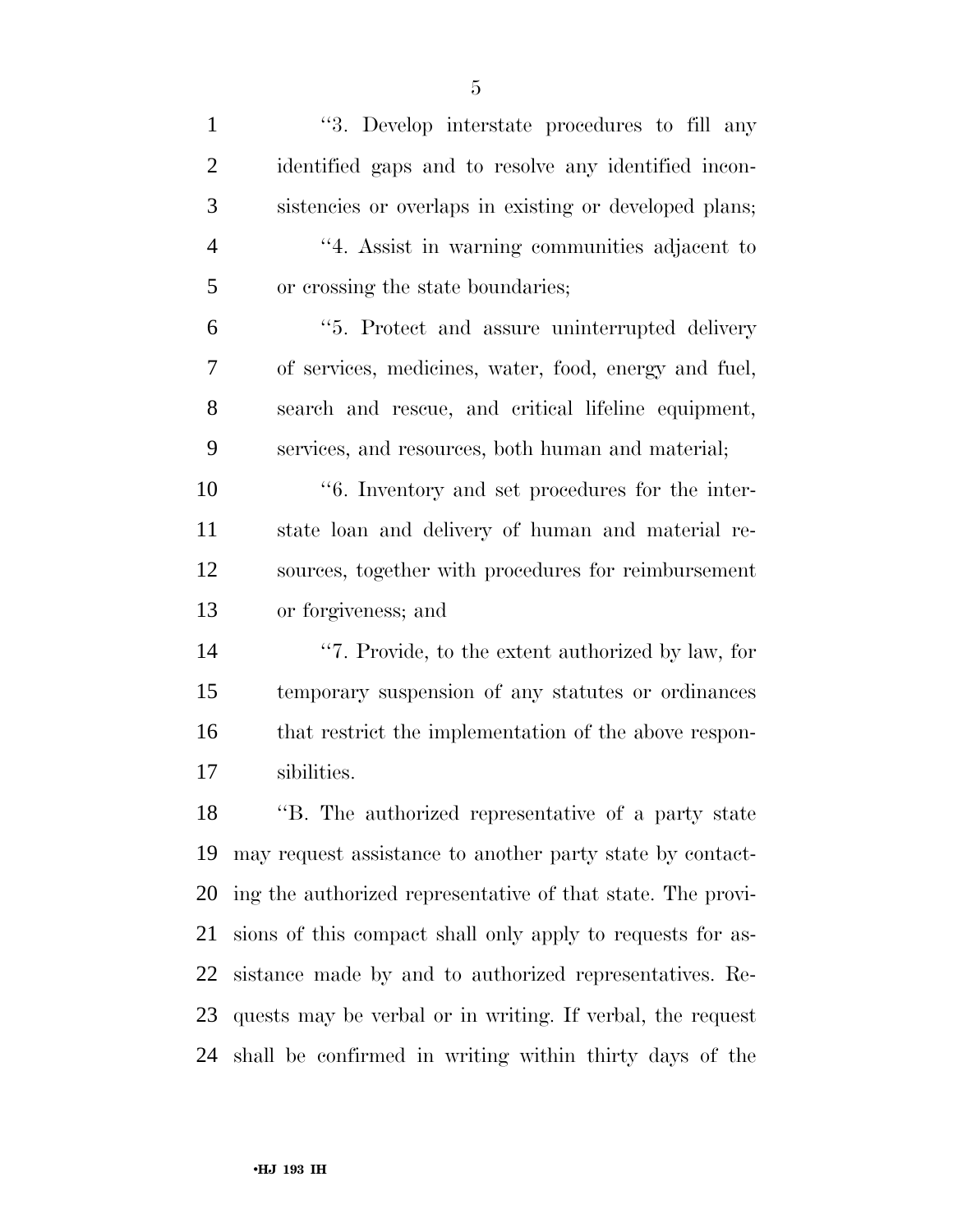verbal request. Requests shall provide the following infor-mation:

 ''1. A description of the emergency service func- tion for which assistance is needed, including, but not limited to, fire services, law enforcement, emer- gency medical, transportation, communications, pub- lic works and engineering, building, inspection, plan- ning and information assistance, mass care, resource support, health and medical services, and search and rescue;

11 ''2. The amount and type of personnel, equip- ment, materials and supplies needed, and a reason- able estimate of the length of time they will be need-ed; and

 ''3. The specific place and time for staging of the assisting party's response and a point of contact at that location.

 ''C. There shall be frequent consultation between state officials who have assigned emergency management responsibilities and other appropriate representatives of the party states with affected jurisdictions and the United States Government, with free exchange of information, plans, and resource records relating to emergency capabili-ties.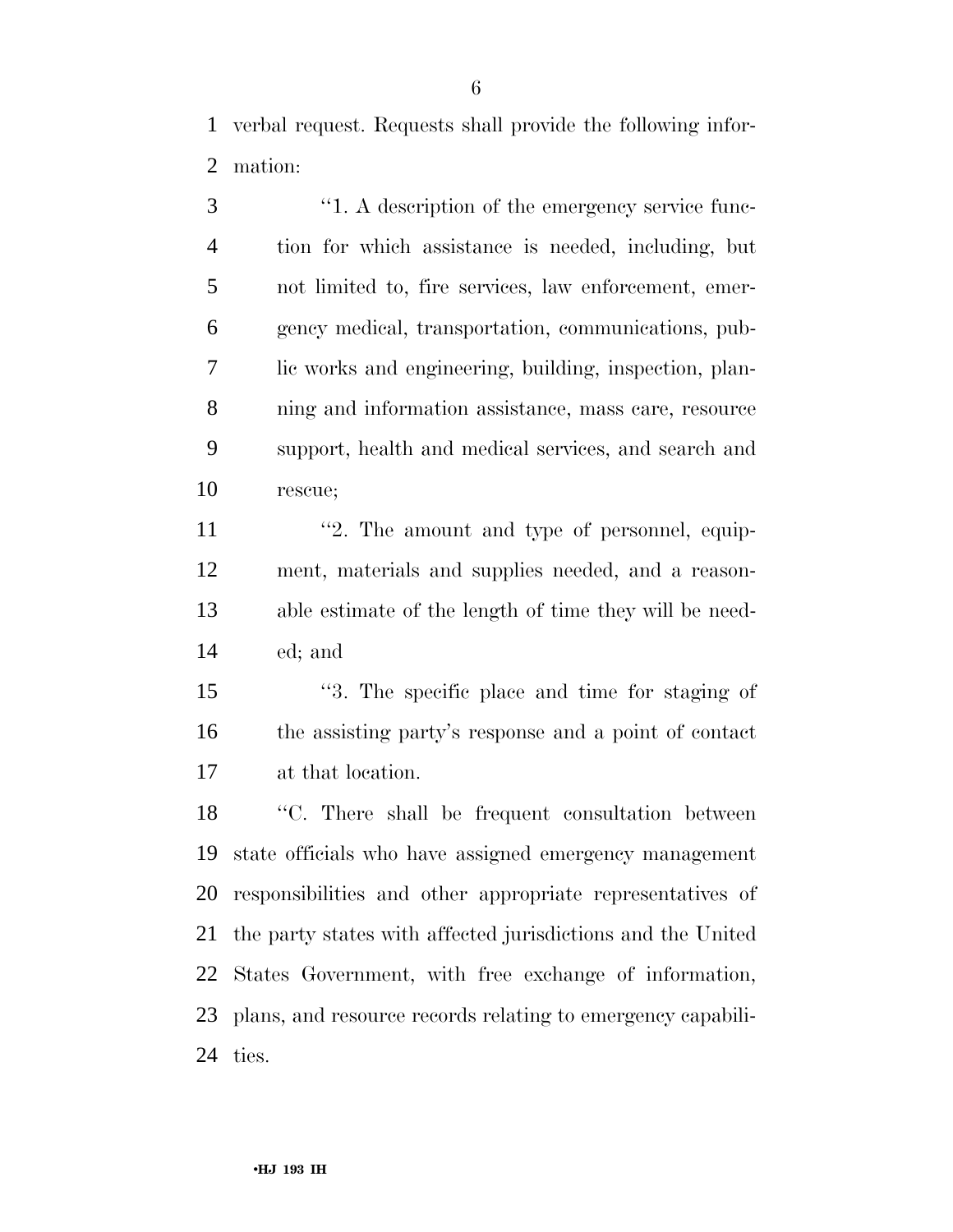### 1 "ARTICLE IV.

## **''LIMITATIONS.**

 ''Any party state requested to render mutual aid or conduct exercises and training for mutual aid shall take such action as is necessary to provide and make available the resources covered by this compact in accordance with the terms hereof; provided that it is understood that the state rendering aid may withhold resources to the extent necessary to provide reasonable protection for such state. ''Each party state shall afford to the emergency forces of any party state, while operating within its state limits under the terms and conditions of this compact, the same powers, except that of arrest unless specifically au- thorized by the receiving state, duties, rights, and privi- leges as are afforded forces of the state in which they are performing emergency services. Emergency forces will con- tinue under the command and control of their regular leaders, but the organizational units will come under the operational control of the emergency services authorities of the state receiving assistance. These conditions may be activated, as needed, only subsequent to a declaration of a state emergency or disaster by the governor of the party state that is to receive assistance or upon commencement of exercises or training for mutual aid and shall continue so long as the exercises or training for mutual aid are in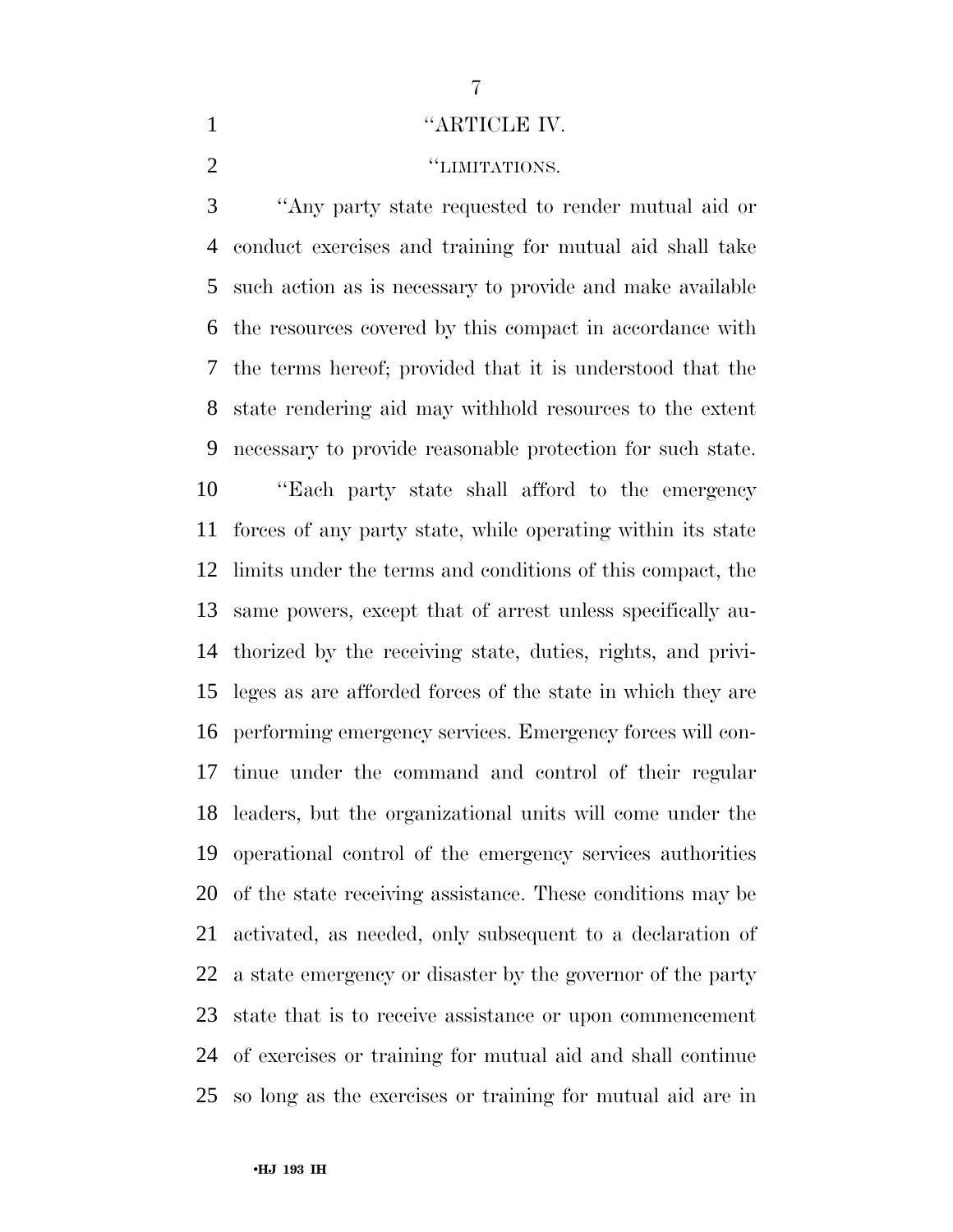progress, the state of emergency or disaster remains in effect, or loaned resources remain in the receiving state, whichever is longer.

# 4 "ARTICLE V.

# ''LICENSES AND PERMITS.

 ''Whenever any person holds a license, certificate, or other permit issued by any state party to the compact evi- dencing the meeting of qualifications for professional, me- chanical, or other skills, and when such assistance is re- quested by the receiving party state, such person shall be deemed licensed, certified, or permitted by the state re- questing assistance to render aid involving such skill to meet a declared emergency or disaster, subject to such limitations and conditions as the Governor of the request-ing state may prescribe by executive order or otherwise.

''ARTICLE VI.

## $"LIABILITY.$

 ''Officers or employees of a party state rendering aid in another state pursuant to this compact shall be consid- ered agents of the requesting state for tort liability and immunity purposes. No party state or its officers or em- ployees rendering aid in another state pursuant to this compact shall be liable on account of any act or omission in good faith on the part of such forces while so engaged or on account of the maintenance or use of any equipment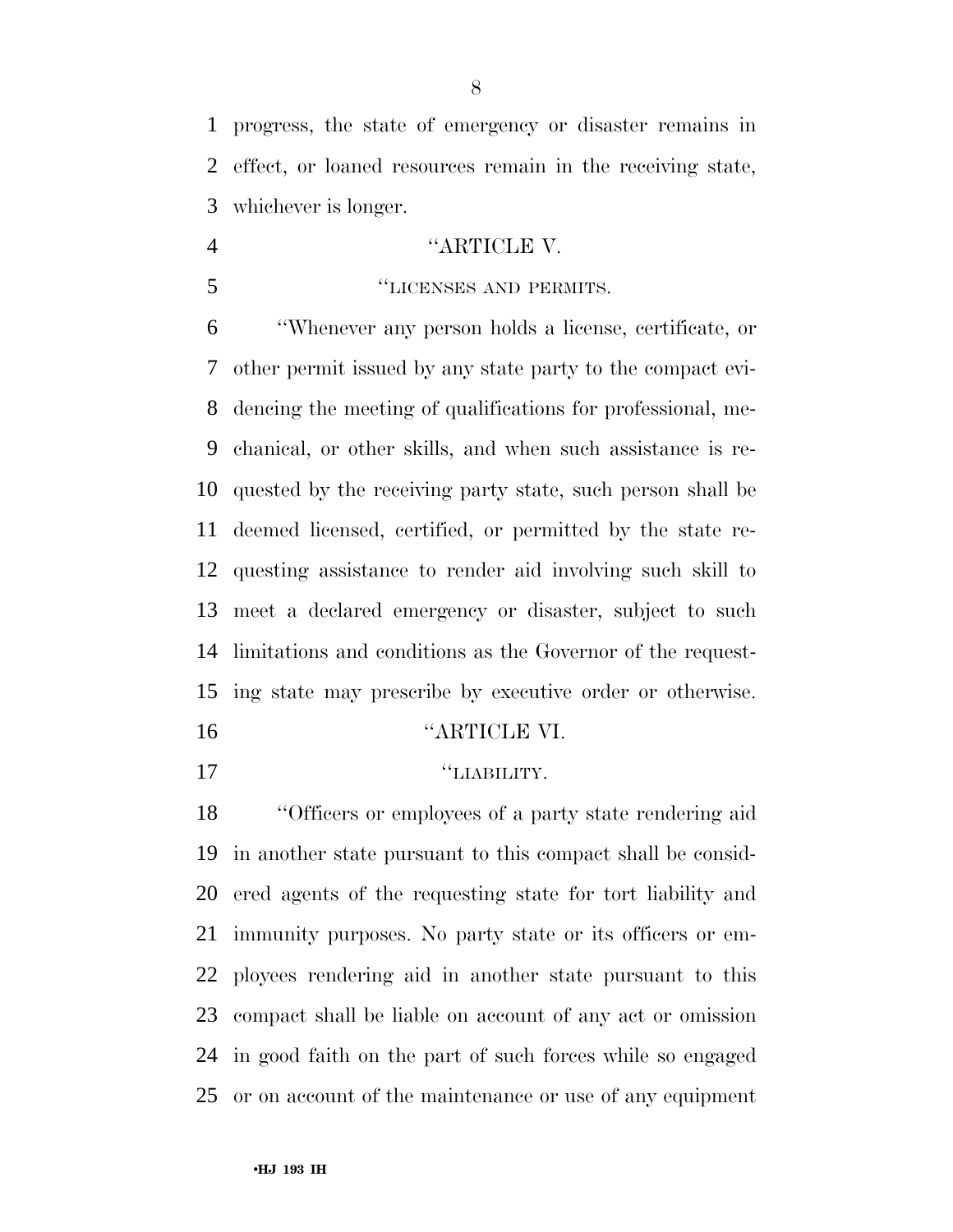or supplies in connection therewith. Good faith in this arti- cle shall not include willful misconduct, gross negligence, or recklessness.

# ''ARTICLE VII.

## ''SUPPLEMENTARY AGREEMENTS.

 ''Inasmuch as it is probable that the pattern and de- tail of the machinery for mutual aid among two or more states may differ from that among the states that are party hereto, this compact contains elements of a broad base common to all states, and nothing herein shall pre- clude any state entering into supplementary agreements with another state or affect any other agreements already in force between states. Supplementary agreements may comprehend, but shall not be limited to, provisions for evacuation and reception of injured and other persons and the exchange of medical, fire, police, public utility, recon- naissance, welfare, transportation and communications personnel, and equipment and supplies.

- ''ARTICLE VIII.
- 20 "COMPENSATION.

 ''Each party state shall provide for the payment of compensation and death benefits to injured members of the emergency forces of that state and representatives of deceased members of such forces in case such members sustain injuries or are killed while rendering aid pursuant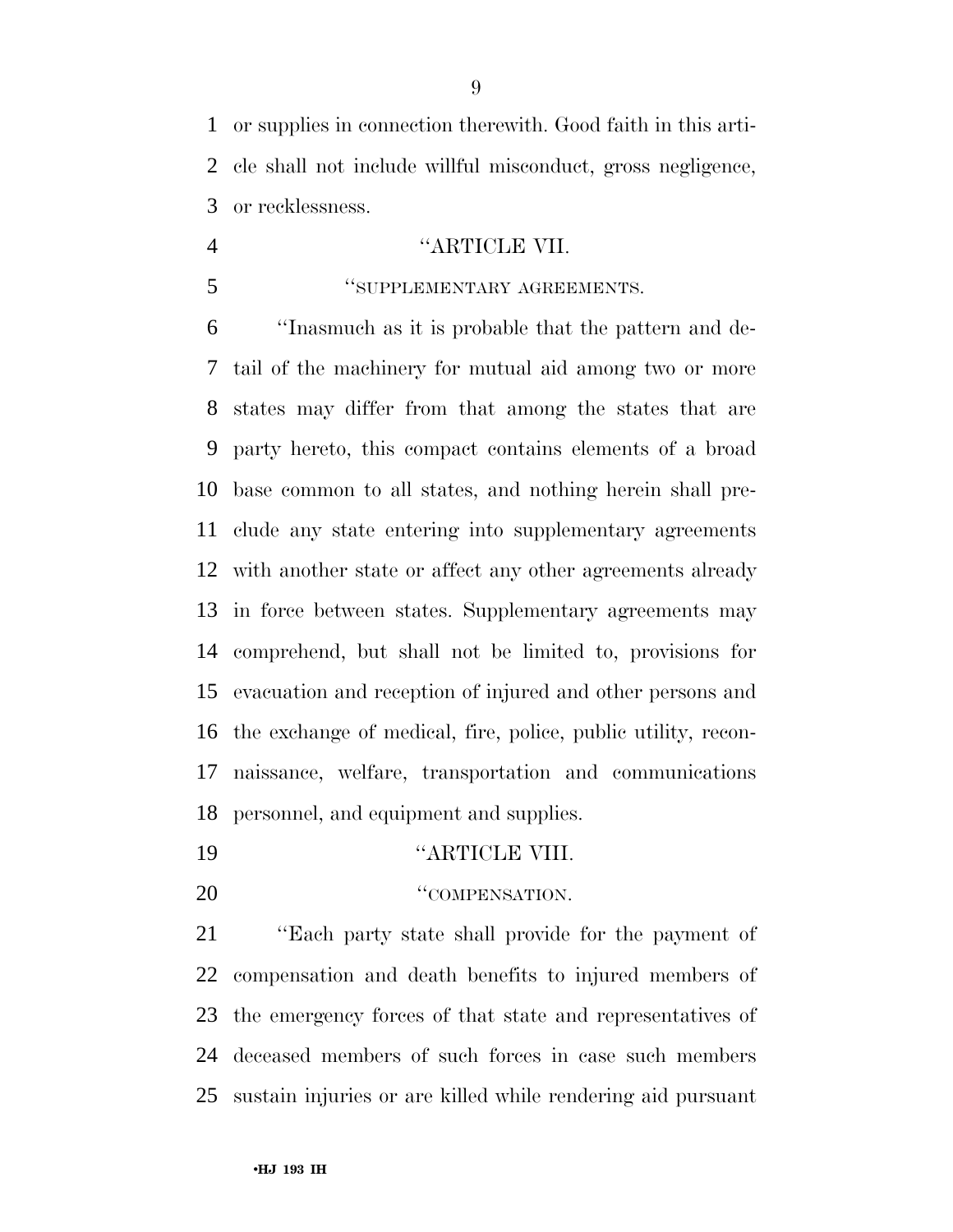to this compact, in the same manner and on the same terms as if the injury or death were sustained within their own state.

# ''ARTICLE IX.

# ''REIMBURSEMENT.

 ''Any party state rendering aid in another state pur- suant to this compact shall be reimbursed by the party state receiving such aid for any loss or damage to or ex- pense incurred in the operation of any equipment and the provision of any service in answering a request for aid and for the costs incurred in connection with such requests; provided, that any aiding party state may assume in whole or in part such loss, damage, expense, or other cost, or may loan such equipment or donate such services to the receiving party state without charge or cost; and provided further, that any two or more party states may enter into supplementary agreements establishing a different alloca- tion of costs among those states. Article VIII expenses shall not be reimbursable under this article.

- ''ARTICLE X.
- **''EVACUATION.**

 ''Plans for the orderly evacuation and interstate re- ception of portions of the civilian population as the result of any emergency or disaster of sufficient proportions to so warrant, shall be worked out and maintained between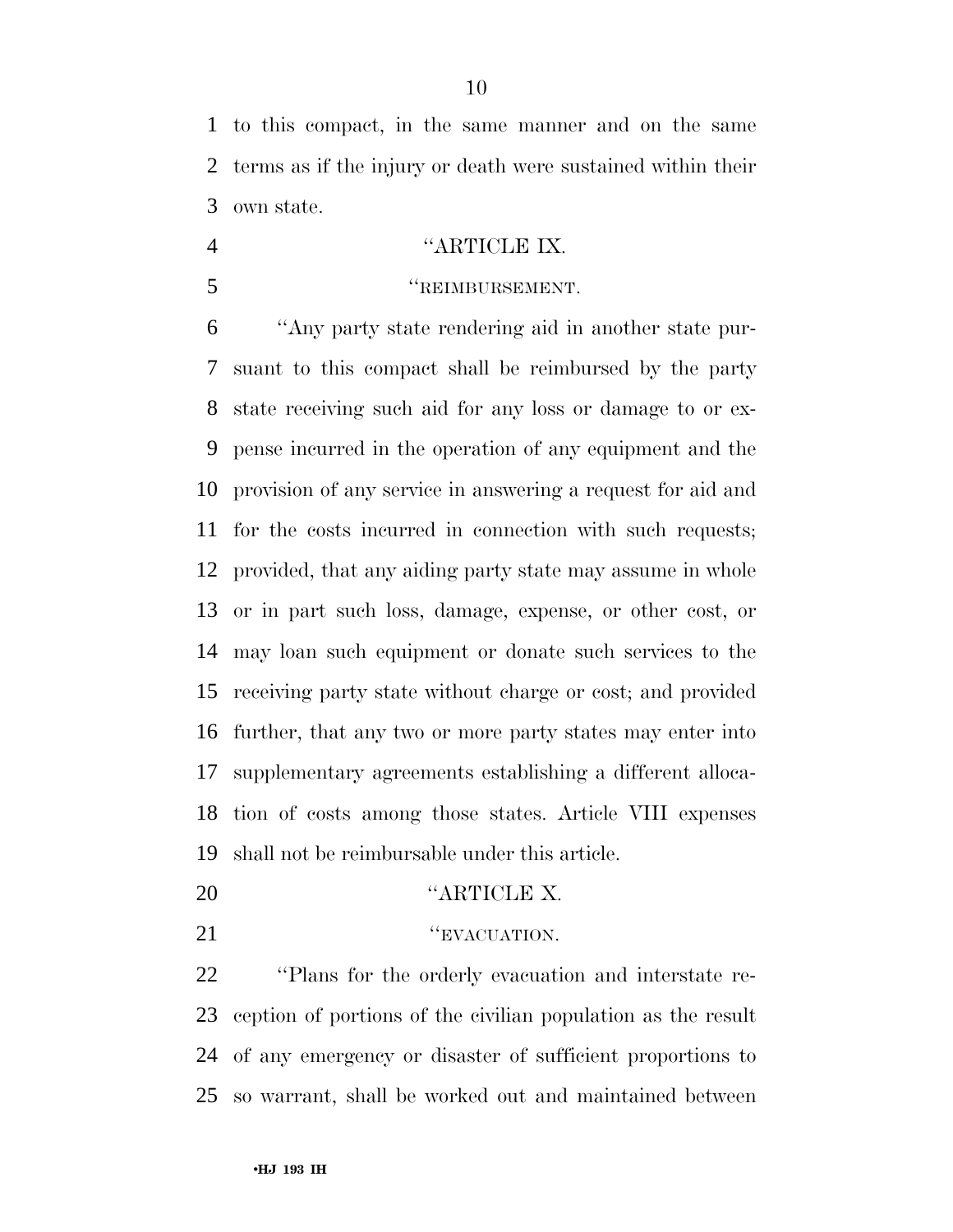the party states and the emergency management/services directors of the various jurisdictions where any type of in- cident requiring evacuations might occur. Such plans shall be put into effect by request of the state from which evacu- ees come and shall include the manner of transporting such evacuees, the number of evacuees to be received in different areas, the manner in which food, clothing, hous- ing, and medical care will be provided, the registration of the evacuees, the providing of facilities for the notification of relatives or friends, and the forwarding of such evacuees to other areas or the bringing in of additional materials, supplies, and all other relevant factors. Such plans shall provide that the party state receiving evacuees and the party state from which the evacuees come shall mutually agree as to reimbursement of out-of-pocket expenses in- curred in receiving and caring for such evacuees, for ex- penditures for transportation, food, clothing, medicines, and medical care, and like items. Such expenditures shall be reimbursed as agreed by the party state from which the evacuees come. After the termination of the emergency or disaster, the party state from which the evacuees come shall assume the responsibility for the ultimate support of repatriation of such evacuees.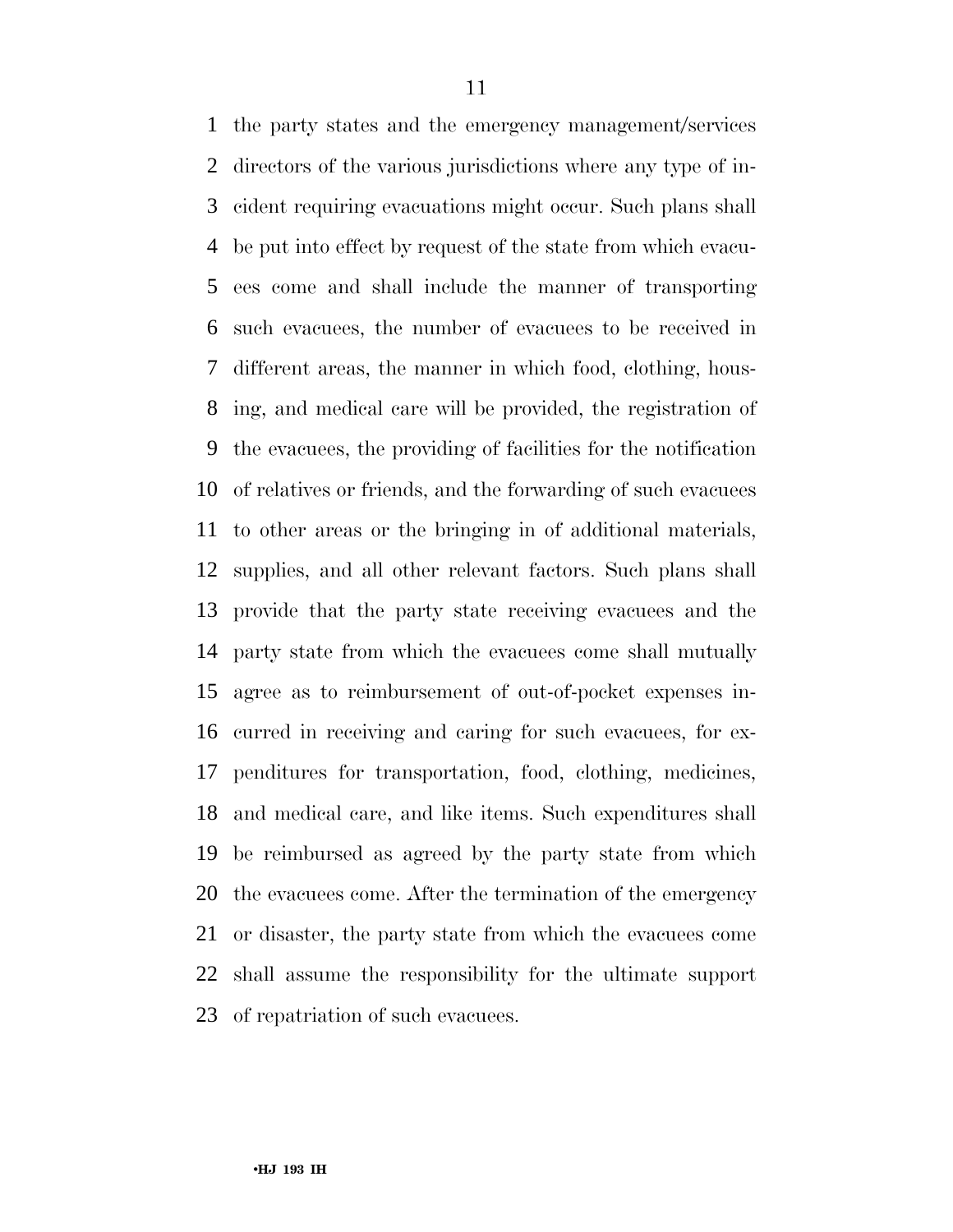## 1 "ARTICLE XI.

**TEMPLEMENTATION.** 

 ''A. This compact shall become effective immediately upon its enactment into law by any two states. Thereafter, this compact shall become effective as to any other state upon enactment by such state.

 ''B. Any party state may withdraw from this compact by enacting a statute repealing the same, but no such withdrawal shall take effect until thirty days after the Governor of the withdrawing state has given notice in writing of such withdrawal to the Governors of all other party states. Such action shall not relieve the withdrawing state from obligations assumed hereunder prior to the ef-fective date of withdrawal.

 ''C. Duly authenticated copies of this compact and of such supplementary agreements as may be entered into shall, at the time of their approval, be deposited with each of the party states and with the Federal Emergency Man- agement Agency and other appropriate agencies of the United States Government.

- **''ARTICLE XII.**
- ''VALIDITY.

 ''This compact shall be construed to effectuate the purposes stated in Article I. If any provision of this com-pact is declared unconstitutional, or the applicability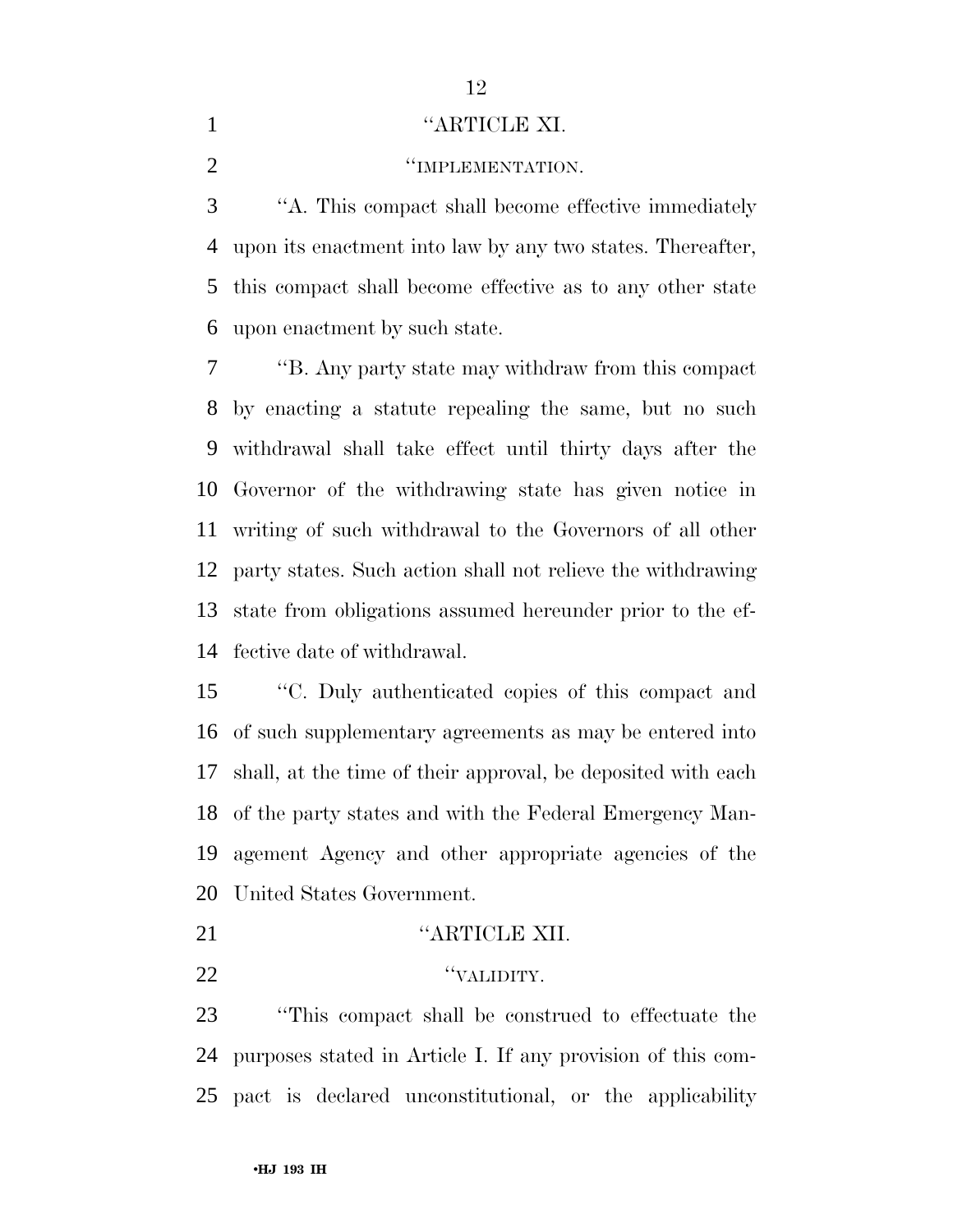thereof to any person or circumstances is held invalid, the constitutionality of the remainder of this compact and the applicability thereof to other persons and circumstances shall not be affected.

- 5 "ARTICLE XIII.
- 

### ''ADDITIONAL PROVISIONS.

 ''Nothing in this compact shall authorize or permit the use of military force by the National Guard of a state at any place outside that state in any emergency for which the President is authorized by law to call into federal serv- ice the militia, or for any purpose for which the use of the Army or the Air Force would in the absence of express statutory authorization be prohibited under § 1385 of Title 18 of the United States Code.''.

## **SEC. 2. RIGHT TO ALTER, AMEND, OR REPEAL.**

 The right to alter, amend, or repeal this joint resolu- tion is hereby expressly reserved. The consent granted by this joint resolution shall—

 (1) not be construed as impairing or in any manner affecting any right or jurisdiction of the United States in and over the subject of the com-pact;

 (2) not be construed as consent to the National Guard Mutual Assistance Compact;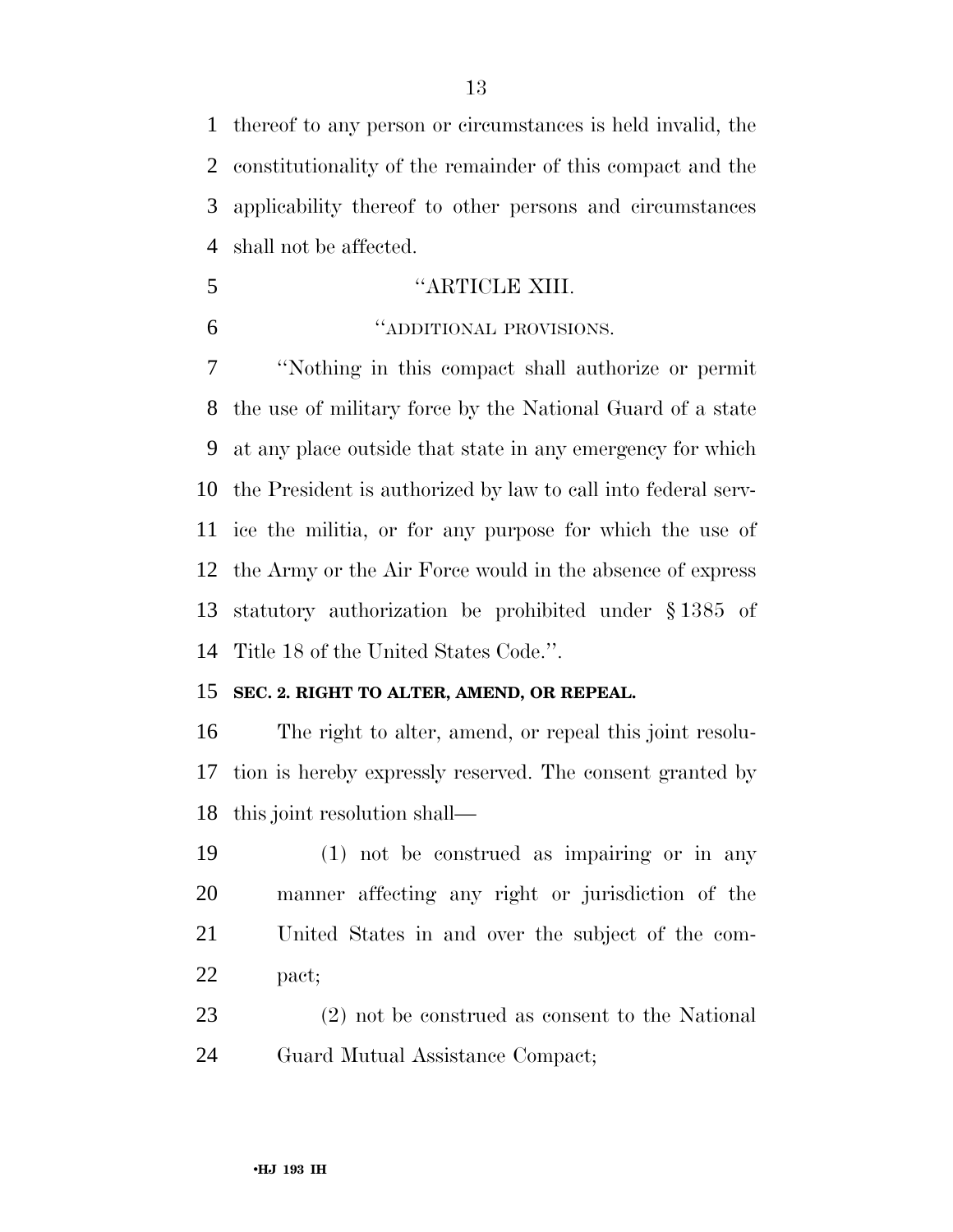| $\mathbf{1}$   | (3) be construed as understanding that the first            |
|----------------|-------------------------------------------------------------|
| $\overline{2}$ | paragraph of Article II of the compact provides that        |
| 3              | emergencies will require procedures to provide imme-        |
| $\overline{4}$ | diate access to existing resources to make a prompt         |
| 5              | and effective response;                                     |
| 6              | (4) not be construed as providing authority in              |
| 7              | Article III A.7. that does not otherwise exist for the      |
| 8              | suspension of statutes or ordinances;                       |
| 9              | (5) be construed as understanding that Article              |
| 10             | III C. does not impose any affirmative obligation to        |
| 11             | exchange information, plans, and resource records           |
| 12             | on the United States or any party which has not en-         |
| 13             | tered into the compact; and                                 |
| 14             | (6) be construed as understanding that Article              |
| 15             | XIII does not affect the authority of the President         |
| 16             | over the National Guard provided by article I of the        |
| 17             | Constitution and title 10 of the United States Code.        |
| 18             | SEC. 3. CONSTRUCTION AND SEVERABILITY.                      |
| 19             | It is intended that the provisions of this compact shall    |
| 20             | be reasonably and liberally construed to effectuate the     |
| 21             | purposes thereof. If any part or application of this com-   |
| 22             | pact, or legislation enabling the compact, is held invalid, |
| 23             | the remainder of the compact or its application to other    |
| 24             | situations or persons shall not be affected.                |